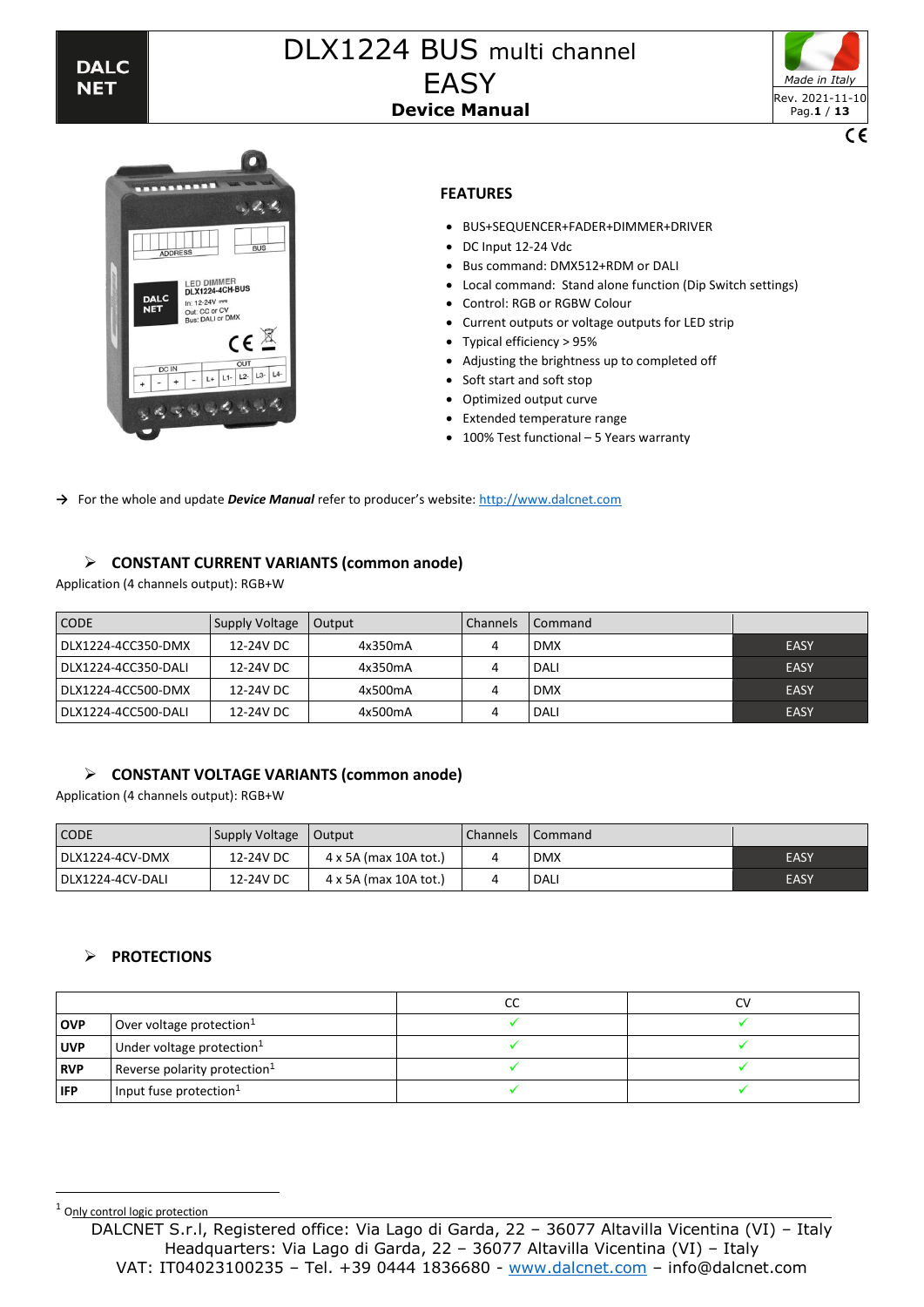

# ➢ **REFERENCE STANDARDS**

| EN 61347-1        | Lamp controlgear - Part 1: General and safety requirements                                                                                               |
|-------------------|----------------------------------------------------------------------------------------------------------------------------------------------------------|
| EN 55015          | Limits and methods of measurement of radio disturbance characteristics of electrical lighting and similar equipment                                      |
| EN 61547          | Equipment for general lighting purposes - EMC immunity requirements                                                                                      |
| EN 50581          | Technical documentation for the assessment of electrical and electronic products with respect to the restriction of<br>hazardous substances              |
| IEC/EN 62386-101  | Digital addressable lighting interface - Part 101: General requirements - System                                                                         |
| IEC/EN 62386-102  | Digital addressable lighting interface - Part 102: General requirements - Control gear                                                                   |
| IEC/EN 62386-207  | Digital addressable lighting interface - Part 207: Particular requirements for control gear - LED modules (device type 6)                                |
| <b>ANSI E1.11</b> | Entertainment Technology - USITT DMX512-A - Asynchronous Serial Digital Data Transmission Standard for Controlling<br>Lighting Equipment and Accessories |
| <b>ANSI E1.20</b> | Entertainment Technology-RDM-Remote Device Management over USITT DMX512 Networks                                                                         |
|                   | MODBUS APPLICATION PROTOCOL SPECIFICATION V1.1b                                                                                                          |

# ➢ **TECHNICAL SPECIFICATIONS**

|                              |                                          | Variant                                                            |                    |                                |                                 |            |                      |  |  |
|------------------------------|------------------------------------------|--------------------------------------------------------------------|--------------------|--------------------------------|---------------------------------|------------|----------------------|--|--|
|                              |                                          |                                                                    |                    | <b>Constant current</b>        | <b>Constant voltage</b>         |            |                      |  |  |
|                              |                                          |                                                                    |                    | 4 channels                     |                                 | 4 channels |                      |  |  |
| Supply voltage               |                                          |                                                                    |                    |                                | DC min: 10.8 Vdc  max: 26.4 Vdc |            |                      |  |  |
| Output voltage               |                                          |                                                                    |                    | min: $Vin/4$ - max: $Vin-0.9V$ |                                 | $=$ Vin    |                      |  |  |
| Input current                |                                          |                                                                    |                    | max <sub>2</sub> A             |                                 | max 10 A   |                      |  |  |
| Output current <sup>2</sup>  |                                          | 350mA/ch                                                           | 1,4A tot           | 500mA/ch                       | 2A tot                          | 5A/ch      | 10A tot <sup>3</sup> |  |  |
| Nominal power <sup>2</sup>   | @12V                                     | 4,2W/ch                                                            | 16,8W              | 6W/ch                          | 24W                             | 60W/ch     | 120W                 |  |  |
|                              | @24V                                     | 8,4W/ch                                                            | 33,6W              | 12W/ch                         | 48W                             | 120W/ch    | 240W                 |  |  |
| Power loss in standby mode   |                                          |                                                                    |                    | <500mW                         |                                 | <500mW     |                      |  |  |
| Type of Load                 |                                          |                                                                    |                    | $R-L-C$                        |                                 | R          |                      |  |  |
| D-PWM dimming frequency      |                                          | 250Hz                                                              |                    |                                |                                 |            |                      |  |  |
| D-PWM resolution             |                                          | 16 bit                                                             |                    |                                |                                 |            |                      |  |  |
| D-PWM range                  |                                          | $0,1 - 100 %$                                                      |                    |                                |                                 |            |                      |  |  |
| <b>Storage Temperature</b>   |                                          | min: -40 max: +60 °C                                               |                    |                                |                                 |            |                      |  |  |
| <b>Ambient Temperature</b>   |                                          | min: -10 max: +40 °C                                               |                    |                                |                                 |            |                      |  |  |
| Maximum Temperature at Tc    |                                          |                                                                    | $55^{\circ}C^4$    | $70^{\circ}$ C <sub>5</sub>    |                                 | ٠          |                      |  |  |
|                              |                                          |                                                                    | (variant at 350mA) | (variant at 500mA)             |                                 |            |                      |  |  |
| Wiring                       |                                          | 2.5mm <sup>2</sup> solid - 1.5mm <sup>2</sup> stranded - 30/12 AWG |                    |                                |                                 |            |                      |  |  |
| Wire preparation length      |                                          | $5,5 - 6,5$ mm                                                     |                    |                                |                                 |            |                      |  |  |
| Protection grade             |                                          | <b>IP20</b>                                                        |                    |                                |                                 |            |                      |  |  |
| Casing material              | Plastic                                  |                                                                    |                    |                                |                                 |            |                      |  |  |
| Packaging unit (pieces/unit) | Carton Box 12pz<br>Single Carton Box 1pz |                                                                    |                    |                                |                                 |            |                      |  |  |
| <b>Mechanical dimensions</b> |                                          | 88 x 54 x 26 mm                                                    |                    |                                |                                 |            |                      |  |  |
| Packaging dimensions         |                                          |                                                                    |                    | 106 x 59 x 36 mm               | 263 x 178 x 82 mm               |            |                      |  |  |
| Weight                       |                                          |                                                                    |                    | 74g                            |                                 | 900g       |                      |  |  |

<sup>2</sup> Maximum value dependent on ventilation conditions

<sup>&</sup>lt;sup>3</sup> For the voltage version the device provides max 10A ( $I_{tot}$ =  $I_{L1}$  +  $I_{L2}$  + $I_{L3}$  + $I_{L4}$ ). Each channel provides max 5A.

<sup>&</sup>lt;sup>4</sup> Tc=55°C with Ta=40°C. At an ambient temperature of Ta=20°C  $\rightarrow$  Tc=35°C

 $5$  Tc=70°C with Ta=40°C. At an ambient temperature of Ta=20 ° C  $\rightarrow$  Tc=50 ° C

DALCNET S.r.l, Registered office: Via Lago di Garda, 22 – 36077 Altavilla Vicentina (VI) – Italy Headquarters: Via Lago di Garda, 22 – 36077 Altavilla Vicentina (VI) – Italy VAT: IT04023100235 – Tel. +39 0444 1836680 - [www.dalcnet.com](http://www.dalcnet.com/) – info@dalcnet.com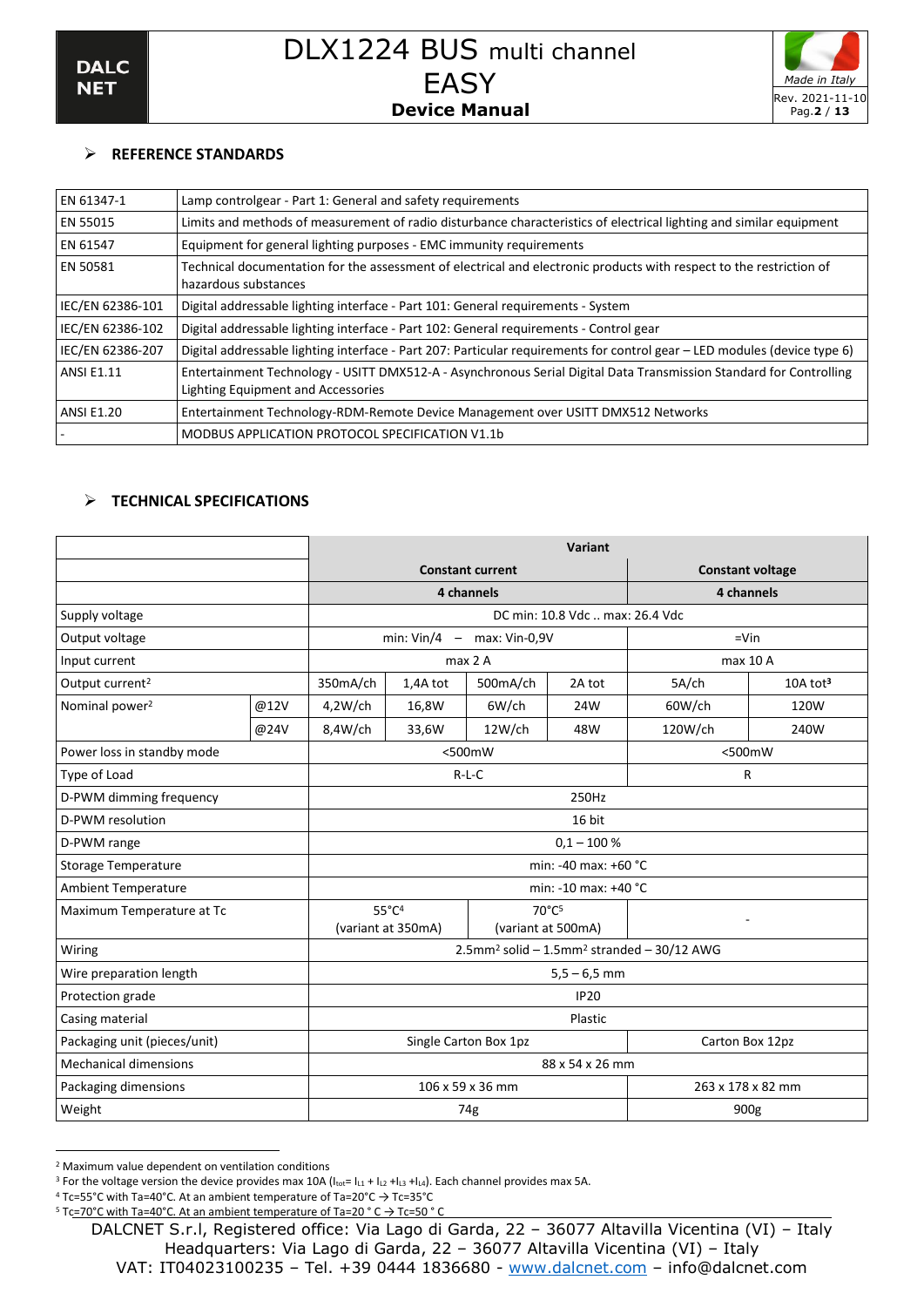

To set the product, follow the instruction on the picture below:

- 1) Connect the LED in the output terminal blocks "OUT" of the device.
- 2) Connect the BUS (DALI or DMX) to the terminal blocks.
- 3) Connect the power supply (12-24 Vdc) to terminal blocks "DC IN" of the device



# **Tc Point**

TEST POINT FOR CODE: DLX1224-4CC350-xxx TEST POINT FOR CODE: DLX1224-4CC500-xxx



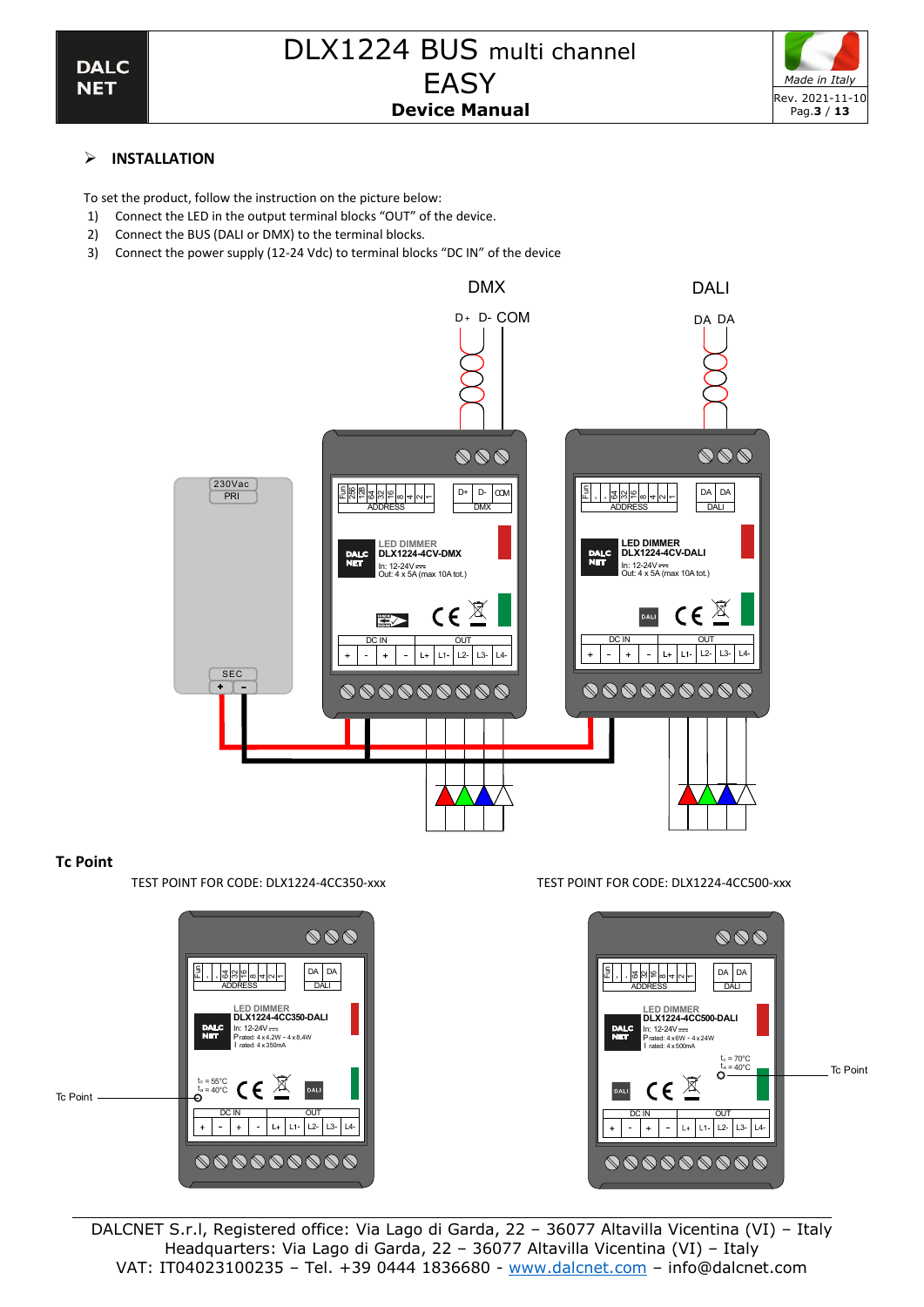



# ➢ **MECHANICAL DIMENSIONS**





## ➢ **TECHNICAL NOTES**

#### Installation:

- Installation and maintenance must be performed only by qualified personnel in compliance with current regulations.
- The product must be installed inside an electrical panel protected against overvoltages.
- The product must be installed in a vertical or horizontal position with the cover / label upwards or vertically; Other positions are not permitted. It is not permitted to bottom-up position (with the cover / label down).
- Keep separated the circuits at 230V (LV) and the circuits not SELV from circuits to low voltage (SELV) and from any connection with this product. It is absolutely forbidden to connect, for any reason whatsoever, directly or indirectly, the 230V mains voltage to the bus or to other parts of the circuit.

#### Power supply:

- For the power supply use only a SELV power supplies with limited current, short circuit protection and the power must be dimensioned correctly. In case of using power supply with ground terminals, all points of the protective earth (PE = Protection Earth) must be connected to a valid and certified protection earth.
- The connection cables between the power source "low voltage" and the product must be dimensioned correctly and they should be isolated from every wiring or parts at voltage not SELV. Use double insulated cables.
- Dimension the power supply for the load connected to the device. If the power supply is oversized compared with the maximum absorbed current, insert a protection against over-current between the power supply and the device.
- For the constant current output, the voltage of LED module (Vf) must be less of 5V at the voltage of power supply.

### Command:

- The length of the connection cables at the BUS (DMX512, Modbus, DALI or other) use cables as per specification of the respective protocols and regulations and they should be isolated from every wiring or parts at voltage not SELV. Use double insulated shielded and twisted cables.
- All the product and the control signal connect at the BUS (DMX512, Modbus, DALI or other) must be SELV (the devices connected must be SELV or supply a SELV signal)

### Outputs:

• The length of the connection cables between the product and the LED module must be less than 10m; the cables must be dimensioned correctly and they should be isolated from every wiring or parts at voltage not SELV. Is preferable to use shielded and twisted cables.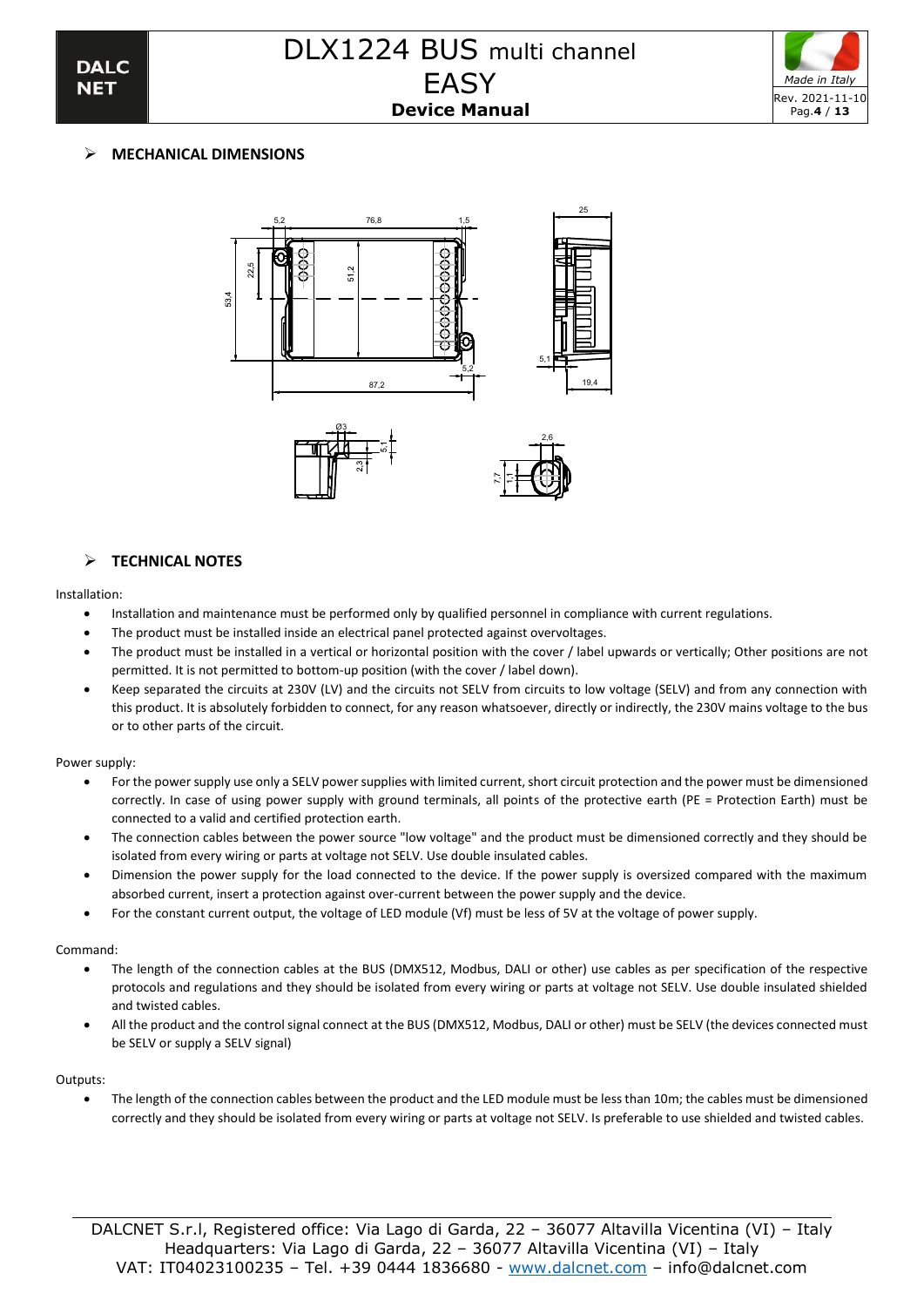

# ➢ **STAND ALONE SETUP**

*Leds are managed by the DIP-SWITCH of the device.*

| Configuration     |                                                                                                                                             |                                                      |                  |                  |                  |                          |               |                  |                          |            |
|-------------------|---------------------------------------------------------------------------------------------------------------------------------------------|------------------------------------------------------|------------------|------------------|------------------|--------------------------|---------------|------------------|--------------------------|------------|
| Function          | DIP-SWITCH                                                                                                                                  |                                                      |                  |                  |                  |                          |               |                  |                          |            |
| 64 static colours |                                                                                                                                             | $DIP 9 = OFF$                                        |                  |                  | $DIP 10 = ON$    |                          |               |                  |                          |            |
|                   |                                                                                                                                             | To set the intensity levels:                         |                  |                  |                  |                          |               |                  |                          |            |
|                   | $\overline{9}$<br>$\overline{5}$<br>2<br>3<br>$6\phantom{1}6$<br>7<br>8<br>4<br>10                                                          | <b>LIVELLO</b>                                       | 1st CHANNEL      |                  |                  | 2 <sup>nd</sup> CHANNEL  | 3rd CHANNEL   |                  | 4 <sup>th</sup> CHANNEL  |            |
|                   | off<br>Red<br>Green<br>Blue<br>White<br>on                                                                                                  |                                                      | DIP1             | DIP <sub>2</sub> | DIP <sub>3</sub> | DIP4                     | DIP5          | DIP <sub>6</sub> | DIP7                     | DIP8       |
|                   |                                                                                                                                             | 100%                                                 | ON               | <b>ON</b>        | ON               | ON                       | ON            | ON               | ON                       | ON         |
|                   |                                                                                                                                             | 66%                                                  | <b>OFF</b>       | ON               | <b>OFF</b>       | ON                       | <b>OFF</b>    | ON               | <b>OFF</b>               | ON         |
|                   |                                                                                                                                             | 33%                                                  | ON               | <b>OFF</b>       | ON               | <b>OFF</b>               | ON            | <b>OFF</b>       | ON                       | <b>OFF</b> |
|                   |                                                                                                                                             | 0%                                                   | <b>OFF</b>       | <b>OFF</b>       | <b>OFF</b>       | <b>OFF</b>               | <b>OFF</b>    | <b>OFF</b>       | <b>OFF</b>               | <b>OFF</b> |
| Rainbow           |                                                                                                                                             | $DIP 8 = OFF$<br>To set the intensity levels:        |                  |                  | $DIP 9 = ON$     |                          | $DIP 10 = ON$ |                  |                          |            |
|                   | $\overline{2}$<br>5<br>$\bf 8$<br>$\overline{9}$<br>3<br>$6\phantom{1}$<br>$\overline{7}$<br>10<br>$\overline{4}$                           | <b>LEVELS</b>                                        |                  |                  | <b>COLOURS</b>   |                          |               |                  | <b>WHITE</b>             |            |
|                   | rainbow<br>white<br>colors                                                                                                                  |                                                      | DIP1             |                  |                  | DIP <sub>2</sub>         | DIP3          |                  |                          | DIP4       |
|                   | off<br>on<br>on<br>level<br>time<br>level                                                                                                   | 100%                                                 | ON               |                  |                  | ON                       | ON            |                  |                          | ON         |
|                   |                                                                                                                                             | 66%                                                  | <b>OFF</b>       |                  |                  | ON                       | <b>OFF</b>    |                  |                          | ON         |
|                   |                                                                                                                                             | 33%                                                  | ON               |                  |                  | <b>OFF</b>               | ON            |                  |                          | <b>OFF</b> |
|                   |                                                                                                                                             | 0%                                                   | <b>OFF</b>       |                  |                  | <b>OFF</b>               | <b>OFF</b>    |                  |                          | <b>OFF</b> |
|                   |                                                                                                                                             | To set the time between two adjacent colour changes: |                  |                  |                  |                          |               |                  |                          |            |
|                   |                                                                                                                                             | <b>TIME</b>                                          | DIP <sub>5</sub> |                  |                  | DIP <sub>6</sub>         |               |                  | DIP <sub>7</sub>         |            |
|                   |                                                                                                                                             | 30 min.                                              | ON               |                  |                  | ON                       |               |                  | ON                       |            |
|                   |                                                                                                                                             | <b>OFF</b><br>15 min.                                |                  |                  | ON               |                          |               | ON               |                          |            |
|                   |                                                                                                                                             | 6 min.                                               | ON               |                  |                  | <b>OFF</b>               |               |                  | ON                       |            |
|                   |                                                                                                                                             | 1 min.                                               |                  | <b>OFF</b>       |                  | <b>OFF</b>               |               |                  | ON                       |            |
|                   |                                                                                                                                             | 30 sec.                                              |                  | ON               |                  | ON                       |               |                  | <b>OFF</b>               |            |
|                   |                                                                                                                                             | 15 sec.                                              |                  | <b>OFF</b>       |                  | ON                       |               |                  | <b>OFF</b>               |            |
|                   |                                                                                                                                             | 6 sec.                                               |                  | ON<br><b>OFF</b> |                  | <b>OFF</b><br><b>OFF</b> |               |                  | <b>OFF</b><br><b>OFF</b> |            |
| Strobo            |                                                                                                                                             | 3 sec.<br>$DIP 8 = ON$                               |                  | $DIP 9 = ON$     |                  |                          | $DIP 10 = ON$ |                  |                          |            |
|                   |                                                                                                                                             | To turn on the outputs:                              |                  |                  |                  |                          |               |                  |                          |            |
|                   | $\overline{5}$<br>$\boldsymbol{8}$<br>$\overline{2}$<br>$\overline{4}$<br>$6\phantom{1}$<br>$\boldsymbol{9}$<br>3<br>7<br>10<br>1<br>strobo | <b>LIVELLO</b>                                       |                  | <b>COLORI</b>    |                  |                          | <b>BIANCO</b> |                  |                          |            |
|                   | $\mathsf{R}$<br>G<br>$\, {\bf B} \,$<br>W<br>on<br>on<br>on<br>rate                                                                         | 100%                                                 |                  | <b>ON</b>        |                  | ON                       | ON            |                  | ON                       |            |
|                   |                                                                                                                                             | 0%                                                   |                  | <b>OFF</b>       |                  | <b>OFF</b>               | <b>OFF</b>    |                  | <b>OFF</b>               |            |
|                   |                                                                                                                                             |                                                      |                  |                  |                  |                          |               |                  |                          |            |
|                   |                                                                                                                                             | To set the strobo frequency:                         |                  | DIP <sub>5</sub> |                  | DIP <sub>6</sub>         |               |                  | DIP <sub>7</sub>         |            |
|                   |                                                                                                                                             | fps<br>10                                            |                  | ON               |                  | ON                       |               |                  | ON                       |            |
|                   |                                                                                                                                             | 8                                                    |                  | <b>OFF</b>       |                  | ON                       |               |                  | ON                       |            |
|                   |                                                                                                                                             | 6                                                    |                  | ON               |                  | <b>OFF</b>               |               |                  | ON                       |            |
|                   |                                                                                                                                             | 5                                                    |                  | <b>OFF</b>       |                  | <b>OFF</b>               |               |                  | ON                       |            |
|                   |                                                                                                                                             | 4                                                    |                  | ON               |                  | ON                       |               |                  | <b>OFF</b>               |            |
|                   |                                                                                                                                             | 3                                                    |                  | <b>OFF</b>       |                  | ON                       |               |                  | <b>OFF</b>               |            |
|                   |                                                                                                                                             | $\mathbf 2$                                          |                  | ON               |                  | <b>OFF</b>               |               |                  | <b>OFF</b>               |            |
|                   |                                                                                                                                             | $\mathbf 1$                                          |                  | <b>OFF</b>       |                  | <b>OFF</b>               |               |                  | <b>OFF</b>               |            |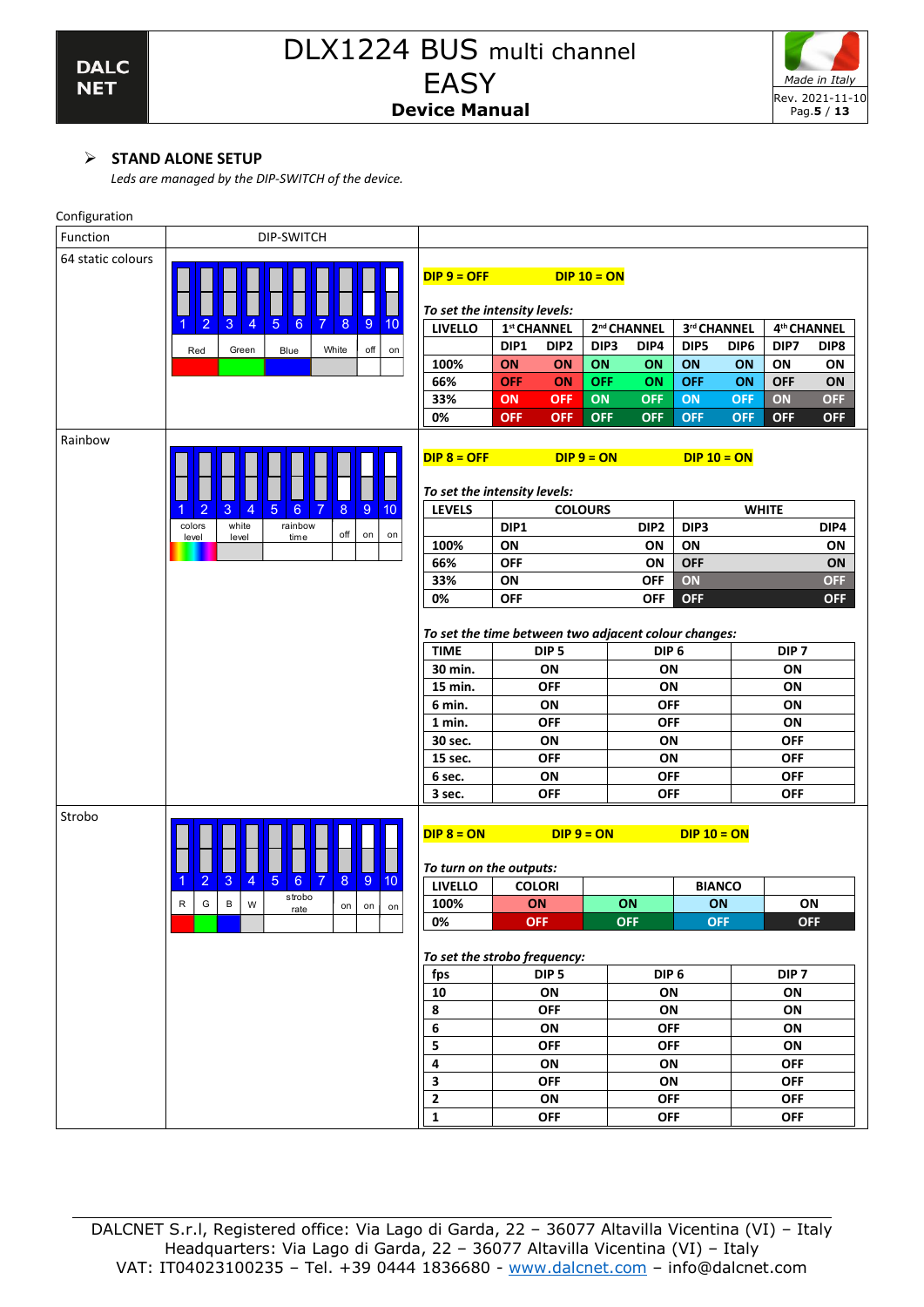

# ➢ **BUS DALI SETUP**

*Leds are managed by a DALI controller.* 



### *FEATURES*

• DALI BUS

*DALI PROTOCOL REFERENCE STANDARDS*

| IEC/EN 62386-101 | Digital addressable lighting interface - Part 101: General |
|------------------|------------------------------------------------------------|
|                  | requirements-System                                        |
| IEC/EN 62386-102 | Digital addressable lighting interface - Part 102: General |
|                  | requirements- Control gear                                 |
| IEC/EN 62386-207 | Digital addressable lighting interface - Part 207: General |
|                  | requirements-LED modules (device type 6)                   |

### **CONFIGURATION**

*ADDRESSING*

| By selectors              |  |
|---------------------------|--|
| Random Address Allocation |  |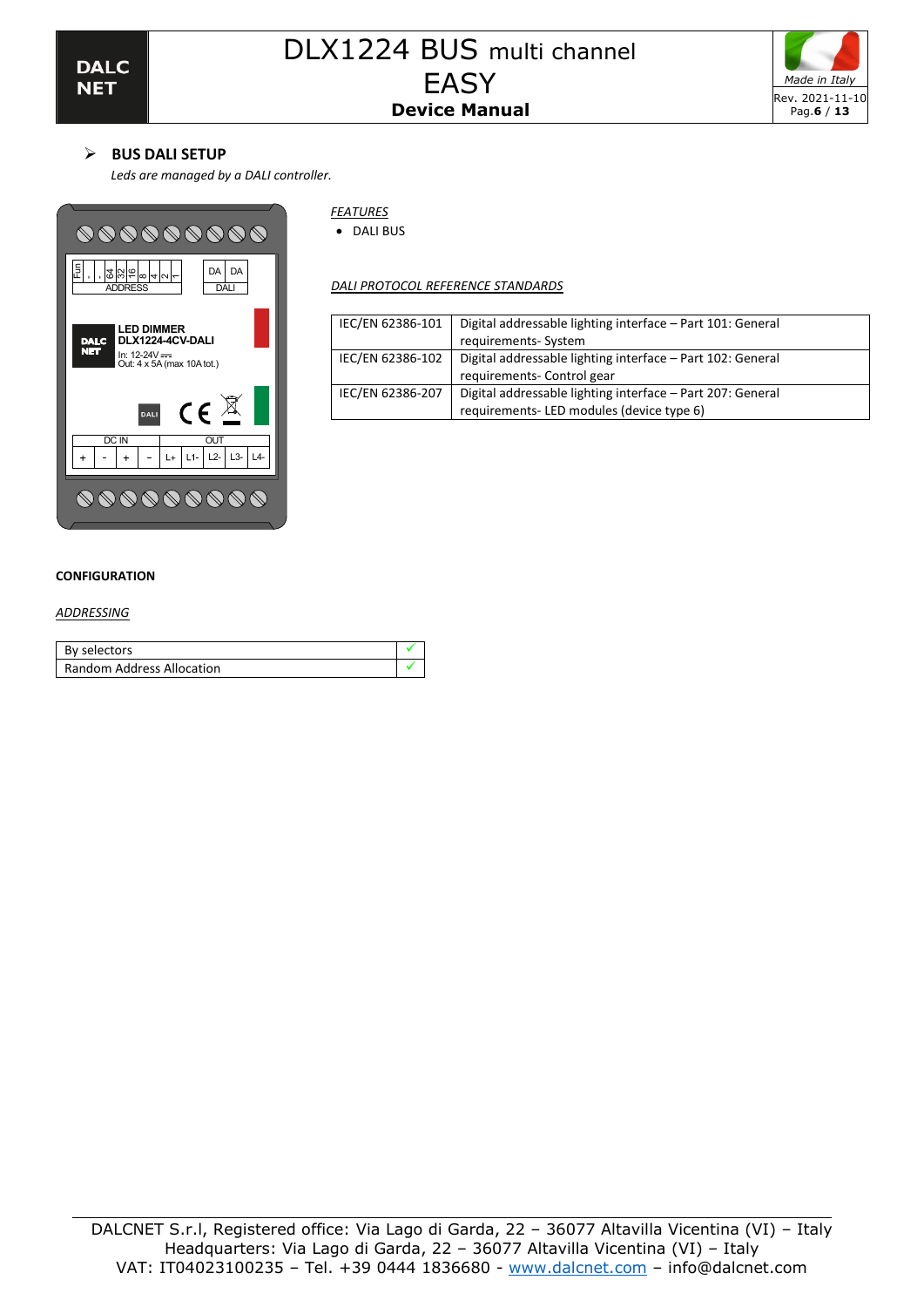

| <b>Function</b><br>DIP-SWITCH                                                                                                                                                                                                                                        |               |
|----------------------------------------------------------------------------------------------------------------------------------------------------------------------------------------------------------------------------------------------------------------------|---------------|
| Addressing managed DALI BUS. All DIPS are OFF.<br>DALI                                                                                                                                                                                                               |               |
| Random                                                                                                                                                                                                                                                               |               |
| Address<br>DIP <sub>1</sub><br>DIP <sub>2</sub><br>DIP <sub>5</sub><br>DIP <sub>6</sub><br>DIP <sub>7</sub><br>DIP <sub>3</sub><br>DIP <sub>4</sub><br>DIP <sub>8</sub><br>DIP <sub>9</sub>                                                                          | <b>DIP 10</b> |
| Allocation<br><b>OFF</b><br><b>OFF</b><br><b>OFF</b><br><b>OFF</b><br><b>OFF</b><br><b>OFF</b><br><b>OFF</b><br><b>OFF</b><br><b>OFF</b><br>$\mathbf{3}$<br>$\overline{4}$<br>$5\overline{5}$<br>6<br>$\overline{2}$<br>-9<br>$\overline{7}$<br>8 <sup>°</sup><br>10 | <b>OFF</b>    |
| off<br>off<br>off<br>off<br>off<br>off<br>off<br>off<br>off<br>off                                                                                                                                                                                                   |               |
| <b>Manual Addressing</b><br>Manual                                                                                                                                                                                                                                   |               |
| addressing<br>$DIP 10 = OFF$<br>[063]<br>$\overline{3}$<br>6<br>$\overline{2}$<br>$\overline{4}$<br>$\overline{7}$<br>-9<br>10<br>-5<br>8 <sup>°</sup><br>Address DALI from 0 to $63 = (1 * disp1 + 2 * dip2 + 4 * dip3 +  + 64 * dip7) - 1$                         |               |
| 64 128 256 off<br>32<br>2<br>16<br>8                                                                                                                                                                                                                                 |               |
| See the following table to set the address. In the table:                                                                                                                                                                                                            |               |
| - value 1 corresponds dip ON                                                                                                                                                                                                                                         |               |
| - value 0 corresponds dip OFF                                                                                                                                                                                                                                        |               |

| Allocation                    |                 | $\blacktriangleleft$             |                     |                                            |               |             | 2 3 4 5 6 7 8 9 10                            |     |  | <b>OFF</b> |    | <b>OFF</b><br><b>OFF</b>                                                                                                                                                                                                                                                                                                                                                                                                                                                                                                                                                     |  | <b>OFF</b>   | <b>OFF</b> | <b>OFF</b>     | OFF | <b>OFF</b> | <b>OFF</b> | <b>OFF</b>     |
|-------------------------------|-----------------|----------------------------------|---------------------|--------------------------------------------|---------------|-------------|-----------------------------------------------|-----|--|------------|----|------------------------------------------------------------------------------------------------------------------------------------------------------------------------------------------------------------------------------------------------------------------------------------------------------------------------------------------------------------------------------------------------------------------------------------------------------------------------------------------------------------------------------------------------------------------------------|--|--------------|------------|----------------|-----|------------|------------|----------------|
|                               |                 | off<br>off                       | off                 |                                            | $off$ off off |             | $off$ off off                                 | off |  |            |    |                                                                                                                                                                                                                                                                                                                                                                                                                                                                                                                                                                              |  |              |            |                |     |            |            |                |
| Manual<br>addressing<br>[063] |                 |                                  |                     | <b>Manual Addressing</b><br>$DIP 10 = OFF$ |               |             |                                               |     |  |            |    |                                                                                                                                                                                                                                                                                                                                                                                                                                                                                                                                                                              |  |              |            |                |     |            |            |                |
|                               |                 | $\overline{2}$<br>$\overline{2}$ | 3<br>$\overline{4}$ | $\overline{4}$<br>$\bf{8}$                 | 5<br>16       | $6^{\circ}$ | $\overline{7}$<br>9<br>8<br>32 64 128 256 off | 10  |  |            |    | Address DALI from 0 to 63 = $(1 * dip1 + 2 * dip2 + 4 * dip3 +  + 64 * dip7) - 1$                                                                                                                                                                                                                                                                                                                                                                                                                                                                                            |  |              |            |                |     |            |            |                |
|                               |                 |                                  |                     |                                            |               |             |                                               |     |  |            |    | See the following table to set the address. In the table:                                                                                                                                                                                                                                                                                                                                                                                                                                                                                                                    |  |              |            |                |     |            |            |                |
|                               |                 |                                  |                     |                                            |               |             |                                               |     |  |            |    |                                                                                                                                                                                                                                                                                                                                                                                                                                                                                                                                                                              |  |              |            |                |     |            |            |                |
|                               |                 |                                  |                     |                                            |               |             |                                               |     |  |            |    | - value 1 corresponds dip ON<br>- value 0 corresponds dip OFF                                                                                                                                                                                                                                                                                                                                                                                                                                                                                                                |  |              |            |                |     |            |            |                |
|                               | Set dip-switch  |                                  |                     |                                            |               |             | Set dip-switch                                |     |  |            |    | Set dip-switch                                                                                                                                                                                                                                                                                                                                                                                                                                                                                                                                                               |  |              |            | Set dip-switch |     |            |            | Set dip-switch |
| Addr                          | 123456789       |                                  |                     |                                            | Addr          |             | 123456789                                     |     |  | Addr       |    | 123456789                                                                                                                                                                                                                                                                                                                                                                                                                                                                                                                                                                    |  |              | Addr       | 123456789      |     | Addr       |            | 123456789      |
| <b>DALI</b>                   | 000000000       |                                  |                     |                                            | 12            |             | 101100000                                     |     |  |            | 25 | 010110000                                                                                                                                                                                                                                                                                                                                                                                                                                                                                                                                                                    |  |              | 38         | 111001000      |     | 51         |            | 001011000      |
| 0                             | 100000000       |                                  |                     |                                            | 13            |             | 011100000                                     |     |  |            | 26 | 110110000                                                                                                                                                                                                                                                                                                                                                                                                                                                                                                                                                                    |  |              | 39         | 000101000      |     | 52         |            | 101011000      |
| 1                             | 010000000       |                                  |                     |                                            | 14            |             | 111100000                                     |     |  |            | 27 | 001110000                                                                                                                                                                                                                                                                                                                                                                                                                                                                                                                                                                    |  |              | 40         | 100101000      |     | 53         |            | 011011000      |
| 2                             | 110000000       |                                  |                     |                                            | 15            |             | 000010000                                     |     |  |            | 28 | 101110000                                                                                                                                                                                                                                                                                                                                                                                                                                                                                                                                                                    |  |              | 41         | 010101000      |     | 54         |            | 111011000      |
| 3                             | 001000000       |                                  |                     |                                            | 16            |             | 100010000                                     |     |  |            | 29 | 011110000                                                                                                                                                                                                                                                                                                                                                                                                                                                                                                                                                                    |  |              | 42         | 110101000      |     | 55         |            | 000111000      |
| 4                             | 101000000       |                                  |                     |                                            | 17            |             | 010010000                                     |     |  |            | 30 | 111110000                                                                                                                                                                                                                                                                                                                                                                                                                                                                                                                                                                    |  |              | 43         | 001101000      |     | 56         |            | 100111000      |
| 5                             | 011000000       |                                  |                     |                                            | 18            |             | 110010000                                     |     |  |            | 31 | 000001000                                                                                                                                                                                                                                                                                                                                                                                                                                                                                                                                                                    |  |              | 44         | 101101000      |     | 57         |            | 010111000      |
| 6                             | 111000000       |                                  |                     |                                            | 19            |             | 001010000                                     |     |  |            | 32 | 100001000                                                                                                                                                                                                                                                                                                                                                                                                                                                                                                                                                                    |  |              | 45         | 011101000      |     | 58         |            | 110111000      |
| 7                             | 000100000       |                                  |                     |                                            | 20            |             | 101010000                                     |     |  |            | 33 | 010001000                                                                                                                                                                                                                                                                                                                                                                                                                                                                                                                                                                    |  |              | 46         | 111101000      |     | 59         |            | 001111000      |
| 8                             | 100100000       |                                  |                     |                                            | 21            |             | 011010000                                     |     |  |            | 34 | 110001000                                                                                                                                                                                                                                                                                                                                                                                                                                                                                                                                                                    |  |              | 47         | 000011000      |     | 60         |            | 101111000      |
| 9                             | 010100000       |                                  |                     |                                            | 22            |             | 111010000                                     |     |  |            | 35 | 001001000                                                                                                                                                                                                                                                                                                                                                                                                                                                                                                                                                                    |  |              | 48         | 100011000      |     | 61         |            | 011111000      |
| 10                            | 110100000       |                                  |                     |                                            | 23            |             | 000110000                                     |     |  |            | 36 | 101001000                                                                                                                                                                                                                                                                                                                                                                                                                                                                                                                                                                    |  |              | 49         | 010011000      |     | 62         |            | 111111000      |
| 11                            | 001100000       |                                  |                     |                                            | 24            |             | 100110000                                     |     |  |            | 37 | 011001000                                                                                                                                                                                                                                                                                                                                                                                                                                                                                                                                                                    |  |              | 50         | 110011000      |     | 63         |            | 000000100      |
|                               |                 |                                  |                     |                                            |               |             |                                               |     |  |            |    | APPLICATION EXAMPLE: suppose you want to set the address 38 in the device. The following values need to be set on the switches:                                                                                                                                                                                                                                                                                                                                                                                                                                              |  |              |            |                |     |            |            |                |
|                               |                 |                                  |                     |                                            |               |             |                                               |     |  |            |    | DIP 1 = ON, DIP 2 = ON, DIP 3 = ON, DIP 4 = OFF, DIP 5 = OFF, DIP 6 = ON, DIP 7 = OFF, DIP 8 = OFF, DIP 9 = OFF, DIP 10 = OFF.                                                                                                                                                                                                                                                                                                                                                                                                                                               |  |              |            |                |     |            |            |                |
| ➤                             | <b>Function</b> |                                  |                     |                                            |               |             |                                               |     |  |            |    |                                                                                                                                                                                                                                                                                                                                                                                                                                                                                                                                                                              |  |              |            |                |     |            |            |                |
|                               |                 |                                  |                     |                                            |               |             |                                               |     |  |            |    |                                                                                                                                                                                                                                                                                                                                                                                                                                                                                                                                                                              |  |              |            |                |     |            |            |                |
| addresses:                    |                 |                                  |                     |                                            |               |             |                                               |     |  |            |    | Considering the colours configuration depicted in paragraph Installation at page 3, the 4 intensities can be controlled by the following                                                                                                                                                                                                                                                                                                                                                                                                                                     |  |              |            |                |     |            |            |                |
|                               |                 |                                  |                     |                                            |               |             |                                               |     |  |            |    |                                                                                                                                                                                                                                                                                                                                                                                                                                                                                                                                                                              |  |              |            |                |     |            |            |                |
| Addr                          | Function        |                                  |                     |                                            | Value         |             |                                               |     |  |            |    |                                                                                                                                                                                                                                                                                                                                                                                                                                                                                                                                                                              |  | $\mathsf{R}$ |            |                |     |            |            |                |
| $+0$                          |                 | R                                |                     |                                            |               |             |                                               |     |  |            |    |                                                                                                                                                                                                                                                                                                                                                                                                                                                                                                                                                                              |  | 0.254        |            |                |     |            |            |                |
| $+1$                          |                 | G                                |                     |                                            |               |             |                                               |     |  |            |    |                                                                                                                                                                                                                                                                                                                                                                                                                                                                                                                                                                              |  | G<br>0.254   |            |                |     |            |            |                |
| $+2$                          |                 | В                                |                     |                                            |               |             |                                               |     |  |            |    |                                                                                                                                                                                                                                                                                                                                                                                                                                                                                                                                                                              |  | B.<br>0.254  |            |                |     |            |            |                |
| $+3$                          |                 | W                                |                     |                                            |               |             |                                               |     |  |            |    |                                                                                                                                                                                                                                                                                                                                                                                                                                                                                                                                                                              |  | W<br> 0254   |            |                |     |            |            |                |
|                               |                 |                                  |                     |                                            |               |             |                                               |     |  |            |    | APPLICATION EXAMPLE: suppose you have manually set the address 38 in the device. Then, operating on DALI address:<br>- 38 the first output intensity can be managed (red colour);<br>- 39 the second output intensity can be managed (green colour);<br>- 40 the third output intensity can be managed (blue colour);<br>- 41 the fourth output intensity can be managed (white colour).<br>DALCNET S.r.I, Registered office: Via Lago di Garda, 22 - 36077 Altavilla Vicentina (VI) - Italy<br>Headquarters: Via Lago di Garda, 22 - 36077 Altavilla Vicentina (VI) - Italy |  |              |            |                |     |            |            |                |
|                               |                 |                                  |                     |                                            |               |             |                                               |     |  |            |    | VAT: IT04023100235 - Tel. +39 0444 1836680 - www.dalcnet.com - info@dalcnet.com                                                                                                                                                                                                                                                                                                                                                                                                                                                                                              |  |              |            |                |     |            |            |                |

# ➢ **Function**

| Addr | Function | Value      |
|------|----------|------------|
| $+0$ | R        | 0.254      |
| $+1$ | G        | G<br>0.254 |
| $+2$ | В        | В<br>0.254 |
| $+3$ | W        | 0.254      |

- 39 the second output intensity can be managed (green colour);
- 40 the third output intensity can be managed (blue colour);
- 41 the fourth output intensity can be managed (white colour).

DALCNET S.r.l, Registered office: Via Lago di Garda, 22 – 36077 Altavilla Vicentina (VI) – Italy Headquarters: Via Lago di Garda, 22 – 36077 Altavilla Vicentina (VI) – Italy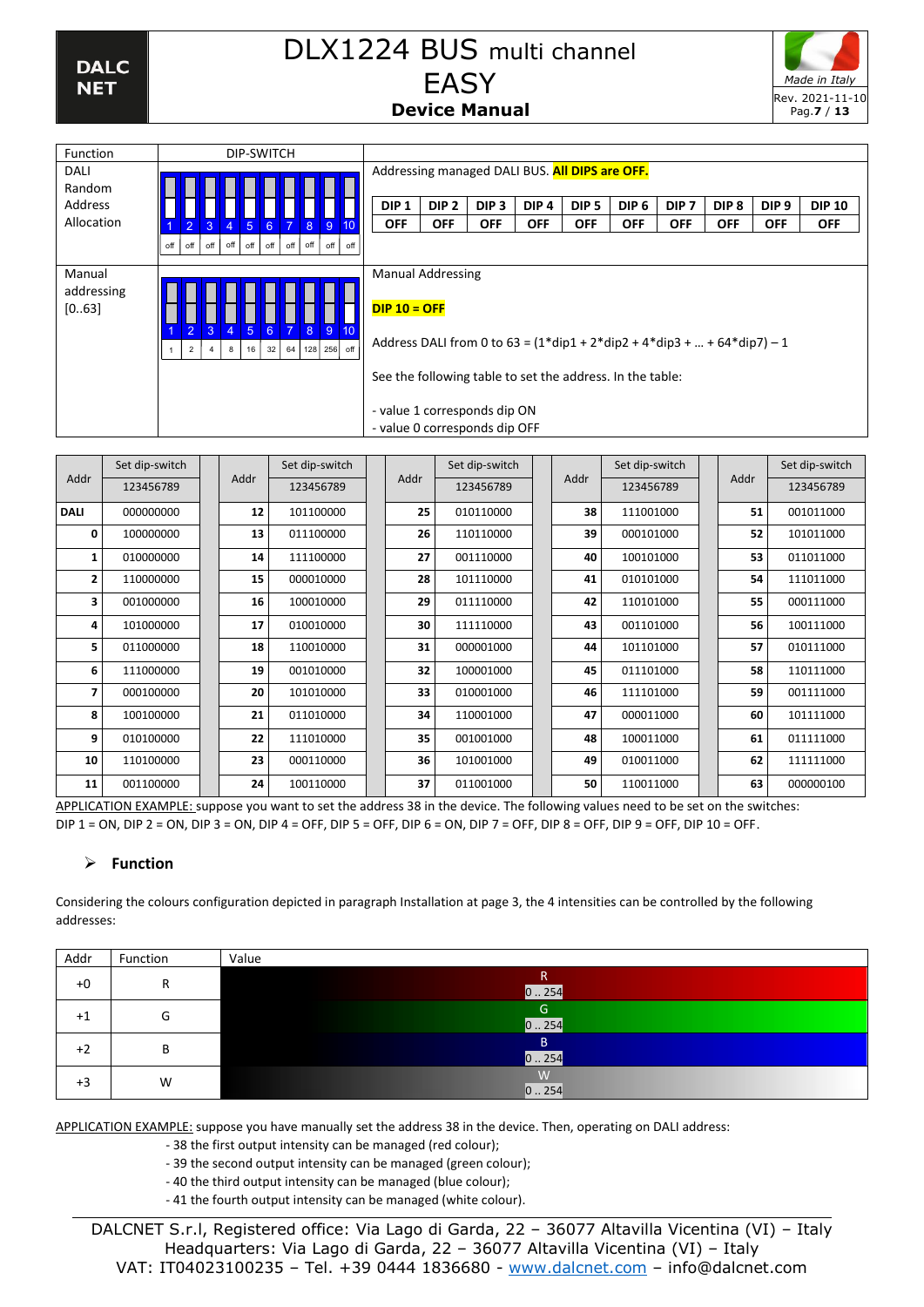

### **COMMANDS**

| <i>STANDARDS COMMANDS</i>             |   |
|---------------------------------------|---|
| DIRECT ARC POWER                      | ✓ |
| OFF                                   | ✓ |
| UP                                    |   |
| <b>DOWN</b>                           | ✓ |
| STEP UP                               |   |
| STEP DOWN                             | ✓ |
| RECALL MAX LEVEL                      |   |
| RECALL MIN LEVEL                      |   |
| STEP DOWN AND OFF                     |   |
| ON AND STEP UP                        | ✓ |
| GOTO SCENE (0 to 15)                  | ✓ |
| RESET                                 | ✓ |
| STORE ACTUAL LEVEL IN THE DTR         |   |
| STORE THE DTR AS MAX LEVEL            |   |
| STORE THE DTR AS MIN LEVEL            |   |
| STORE THE DTR AS SYSTEM FAILURE LEVEL | ✓ |
| STORE THE DTR AS POWER ON LEVEL       |   |
| STORE THE DTR AS FADE TIME            |   |
| STORE THE DTR AS FADE RATE            |   |
| STORE THE DTR AS SCENE (0 to 15)      |   |
| REMOVE FROM SCENE (0 to 15)           |   |
| ADD TO GROUP (0 to 15)                |   |
| REMOVE FROM GROUP (0 to 15)           |   |
| STORE DTR AS SHORT ADRESS             | ✓ |
| <b>ENABLE WRITE MEMORY</b>            | × |
| <b>QUERY STATUS</b>                   | 6 |
| <b>QUERY BALLAST</b>                  | ✓ |
| <b>QUERY LAMP FAILURE</b>             | 4 |
| <b>QUERY LAMP POWER ON</b>            |   |
| <b>QUERY LIMIT ERROR</b>              |   |
| <b>QUERY RESET STATE</b>              |   |
| QUERY MISSING SHORT ADDRESS           |   |
| <b>QUERY VERSION NUMBER</b>           | ✓ |
| <b>QUERY CONTENT DTR</b>              |   |
| <b>QUERY DEVICE TYPE</b>              | 7 |
| QUERY PHYSICAL MINIMUM LEVEL          |   |
| <b>QUERY POWER FAILURE</b>            |   |
| QUERY CONTENT DTR1                    |   |
| QUERY CONTENT DTR2                    | ✓ |
| QUERY ACTUAL LEVEL                    | ✓ |
| <b>QUERY MAX LEVEL</b>                | ✓ |
| <b>QUERY MIN LEVEL</b>                |   |
| QUERY SYSTEM FAILURE LEVEL            | ✓ |
| QUERY FADE TIME / FADE RATE           |   |
| QUERY SCENE LEVEL (0 to 15)           | ✓ |
| QUERY GROUPS 0-7                      | ✓ |
| <b>QUERY GROUPS 8-15</b>              | ✓ |
| <b>QUERY ADDRESS H</b>                | ✓ |
| QUERY ADDRESS M                       | ✓ |
| QUERY ADDRESS L                       | × |
| READ MEMORY LOCATION                  | × |
|                                       |   |

| SPECIAL COMMANDS            |   |
|-----------------------------|---|
| TERMINATE                   | ✓ |
| DATA TRANSFERT REGISTER     |   |
| <b>INITIALIZE</b>           |   |
| RANDOMIZE                   | ✓ |
| COMPARE                     | ✓ |
| <b>WITHDRAW</b>             | ✓ |
| SEARCHADOR H                | ✓ |
| SEARCHADOR M                | ✓ |
| SEARCHADOR L                | √ |
| PROGRAM SHORT ADDRESS       | √ |
| <b>VERIFY SHORT ADDRESS</b> | ✓ |
| <b>QUERY SHORT ADDRESS</b>  | ✓ |
| PHYSICAL SELECTION          | × |
| <b>ENABLE DEVICE TYPE</b>   | × |
| DATA TRANSFER REGISTER 1    | ✓ |
| DATA TRANSFER REGISTER 2    | ✓ |
| WRITE MEMORY LOCATION       | × |
|                             |   |
|                             |   |
|                             |   |
|                             |   |
|                             |   |
|                             |   |
|                             |   |
|                             |   |
|                             |   |
|                             |   |
|                             |   |
|                             |   |
|                             |   |
|                             |   |
|                             |   |
|                             |   |
|                             |   |
|                             |   |
|                             |   |
|                             |   |
|                             |   |
|                             |   |
|                             |   |
|                             |   |
|                             |   |
|                             |   |
|                             |   |
|                             |   |
|                             |   |
|                             |   |
|                             |   |
|                             |   |
|                             |   |
|                             |   |

<sup>6</sup> "Lamp failure" return always "NO"

<sup>&</sup>lt;sup>7</sup> "Query device type" returns DT6 but "Enable device Type" is not enable

DALCNET S.r.l, Registered office: Via Lago di Garda, 22 – 36077 Altavilla Vicentina (VI) – Italy Headquarters: Via Lago di Garda, 22 – 36077 Altavilla Vicentina (VI) – Italy VAT: IT04023100235 – Tel. +39 0444 1836680 - [www.dalcnet.com](http://www.dalcnet.com/) – info@dalcnet.com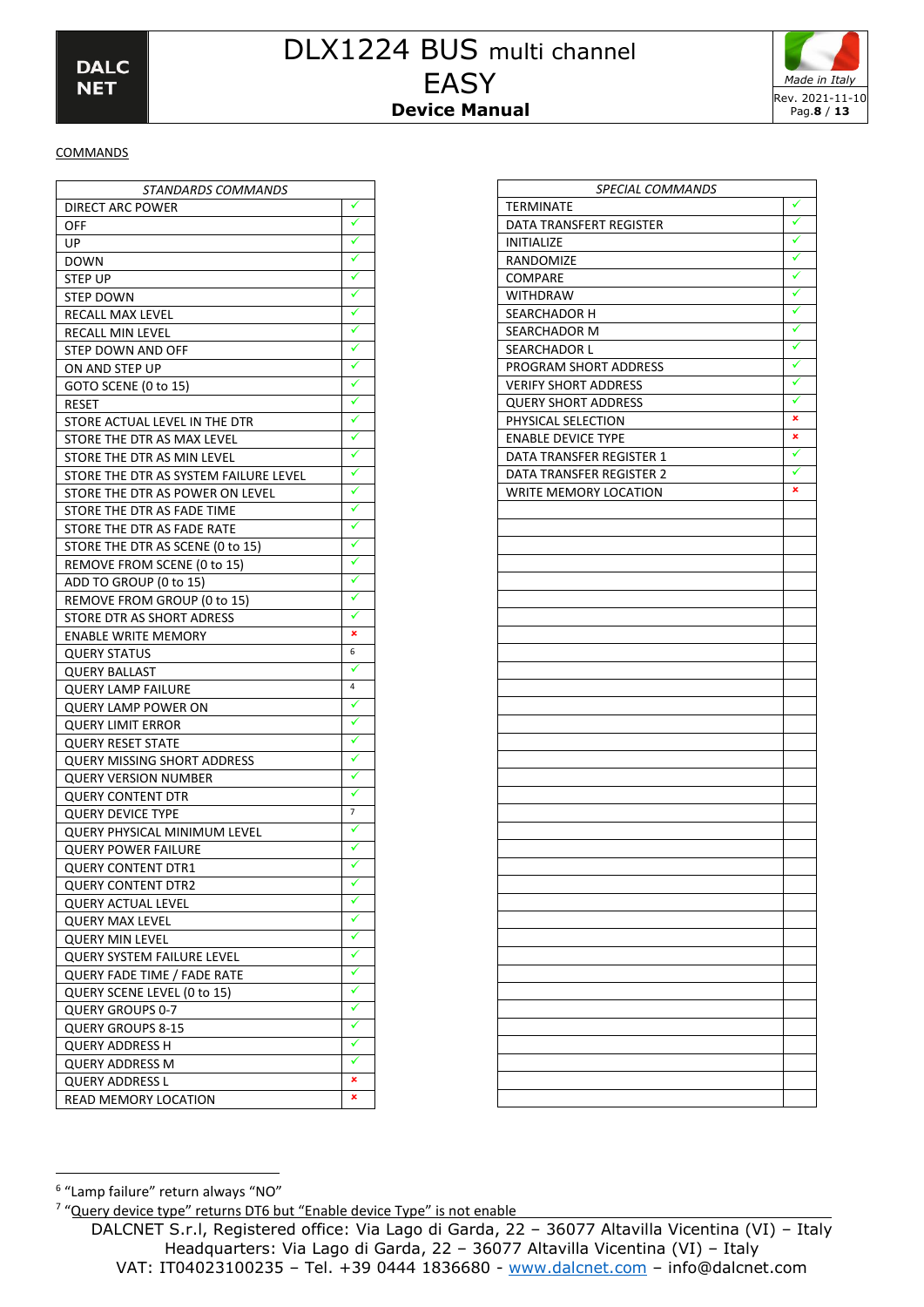

### DEFAULT VALUES

|                           | <b>FACTORY</b>  | <b>RESET</b>    |
|---------------------------|-----------------|-----------------|
| <b>ACTUAL LEVEL</b>       | 254             | 254             |
| POWER ON LEVEL            | 254             | 254             |
| SYSTEM FAILURE LEVEL      | 254             | 254             |
| <b>MIN LEVEL</b>          | 1               | $\mathbf{1}$    |
| <b>MAX LEVEL</b>          | 254             | 254             |
| <b>FADE RATE</b>          | 7               | 7               |
| <b>FADE TIME</b>          | 0               | 0               |
| <b>SHORT ADDRESS</b>      | FF              | (no change)     |
| <b>SEARCH ADDRESS</b>     | <b>FF FF FF</b> | <b>FF FF FF</b> |
| RANDOM ADDRESS            | <i>FF FF FF</i> | <i>FF FF FF</i> |
| GROUP 0-7                 | 0               | 0               |
| <b>GROUP 8-15</b>         | 0               | 0               |
| <b>SCENE 0-15</b>         | <b>MASK</b>     | <b>MASK</b>     |
| <b>STATUS INFORMATION</b> | 1??0????        | 0?100???        |
| <b>VERSION NUMBER</b>     | $\mathbf{1}$    | (no change)     |
| PHYSICAL MIN. LEVEL       | $\mathbf{1}$    | (no change)     |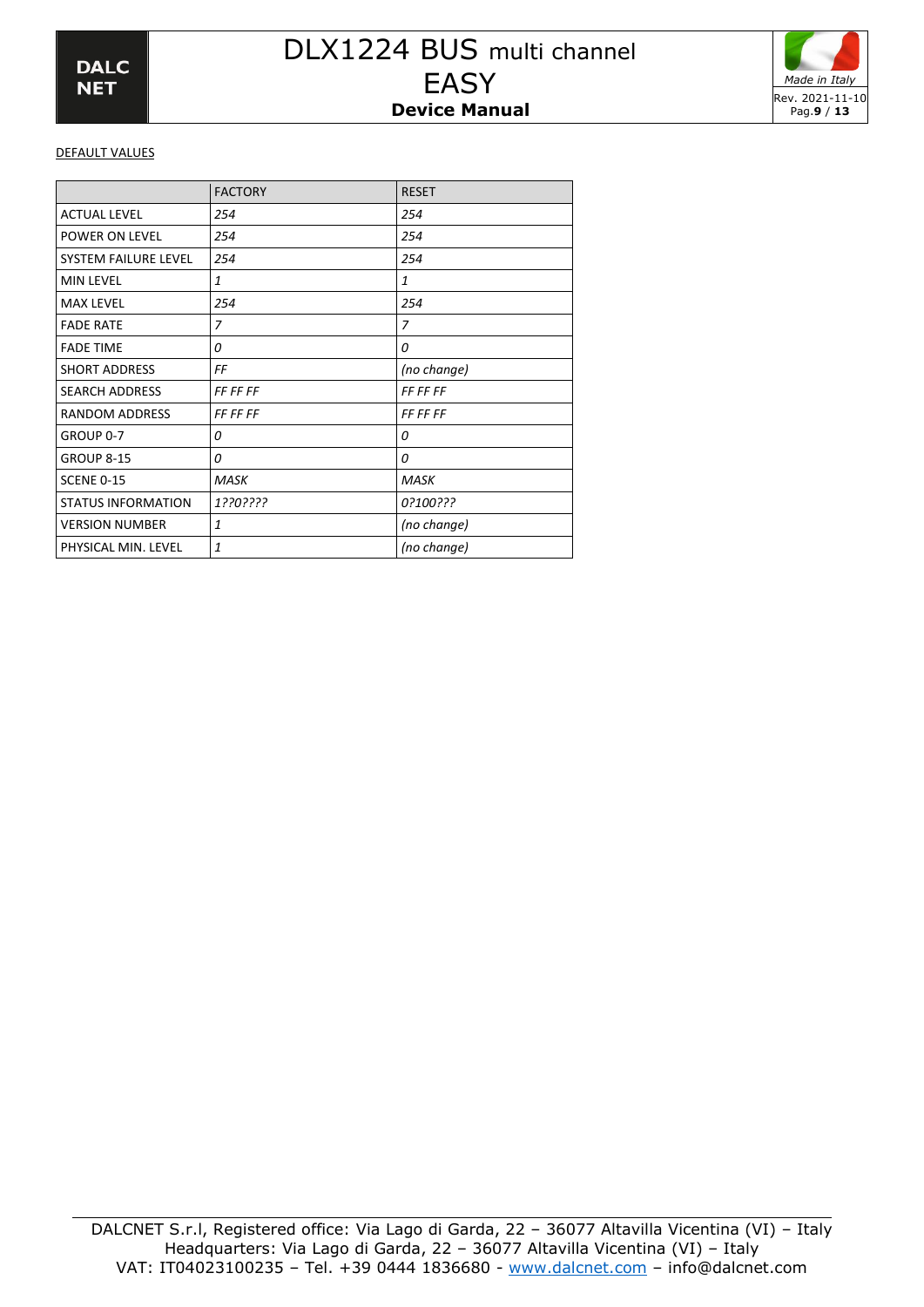

# ➢ **BUS DMX+RDM SETUP**

*LEDS are managed by a DMX controller.*





| Use                         | 3-Pin XLR Pin # | <b>DMX512 Function</b> |
|-----------------------------|-----------------|------------------------|
| Common Reference            |                 | Data Link Common       |
|                             |                 | Data 1-                |
| Primary Data Link           |                 | Data 1+                |
| Secondary Data Link         |                 | Data 2-                |
| (Optional – see clause 4.8) |                 | Data $2+$              |

# *FEATURES*

• BUS DMX512 (NSC+SIP+RDM)

### *DMX PROTOCOL REFERENCE STANDARDS*

| <b>ANSI E1.11</b> | Entertainment Technology - USITT DMX512-A Asynchronous Serial Digital Data |
|-------------------|----------------------------------------------------------------------------|
|                   | Transmission Standard for Controlling Lighting Equipment and Accessories   |
| ANSI E1.20        | Entertainment Technology-RDM-Remote Device Management over USITT           |
|                   | DMX512 Networks                                                            |
|                   |                                                                            |

*TECHNICAL SPECIFICATION* Standard DMX512/RDM

### **CONFIGURATION**

#### *ADDRESSING*

| By selectors    |  |
|-----------------|--|
| <b>From RDM</b> |  |

| Function                    | DIP-SWITCH                                                                                                                      |                                                                                                                            |                  |                  |                  |                  |                  |                  |                  |                  |               |
|-----------------------------|---------------------------------------------------------------------------------------------------------------------------------|----------------------------------------------------------------------------------------------------------------------------|------------------|------------------|------------------|------------------|------------------|------------------|------------------|------------------|---------------|
| <b>DMX512</b><br>Addressing |                                                                                                                                 | Addressing managed by RDM. All DIPS are OFF.                                                                               |                  |                  |                  |                  |                  |                  |                  |                  |               |
| managed                     |                                                                                                                                 | DIP <sub>1</sub>                                                                                                           | DIP <sub>2</sub> | DIP <sub>3</sub> | DIP <sub>4</sub> | DIP <sub>5</sub> | DIP <sub>6</sub> | DIP <sub>7</sub> | DIP <sub>8</sub> | DIP <sub>9</sub> | <b>DIP 10</b> |
| by RDM                      | $\sqrt{3}$<br>$6^{\circ}$<br>$\overline{7}$<br>$\overline{2}$<br>$\blacklozenge$<br>$-5$<br>8<br>$9 \mid 10$                    | <b>OFF</b>                                                                                                                 | <b>OFF</b>       | <b>OFF</b>       | <b>OFF</b>       | <b>OFF</b>       | <b>OFF</b>       | <b>OFF</b>       | <b>OFF</b>       | <b>OFF</b>       | <b>OFF</b>    |
|                             | off<br>off<br>$off$ off<br>off<br>off  <br>off  <br>off<br>off<br>off                                                           |                                                                                                                            |                  |                  |                  |                  |                  |                  |                  |                  |               |
|                             |                                                                                                                                 |                                                                                                                            |                  |                  |                  |                  |                  |                  |                  |                  |               |
|                             |                                                                                                                                 |                                                                                                                            |                  |                  |                  |                  |                  |                  |                  |                  |               |
| <b>DMX512</b>               |                                                                                                                                 | <b>Manual Addressing</b>                                                                                                   |                  |                  |                  |                  |                  |                  |                  |                  |               |
| Manual                      |                                                                                                                                 |                                                                                                                            |                  |                  |                  |                  |                  |                  |                  |                  |               |
| Addressing                  |                                                                                                                                 |                                                                                                                            | $DIP 10 = OFF$   |                  |                  |                  |                  |                  |                  |                  |               |
| [1511]                      | $\overline{7}$<br>8 <sup>°</sup><br>$\overline{2}$<br>3<br>5 <sup>5</sup><br>$\overline{4}$<br>$6^{\circ}$<br>$9 \overline{10}$ |                                                                                                                            |                  |                  |                  |                  |                  |                  |                  |                  |               |
|                             | 128 256 off<br>32<br>64<br>$\overline{2}$<br>16<br>8<br>4                                                                       | DMX address from 0 to $511 = (1 * dip1 + 2 * dip2 + 4 * dip3 +  + 256 * dip9)$                                             |                  |                  |                  |                  |                  |                  |                  |                  |               |
|                             |                                                                                                                                 | See the following table to set the address. In the table:<br>- value 1 corresponds dip ON<br>- value 0 corresponds dip OFF |                  |                  |                  |                  |                  |                  |                  |                  |               |
|                             |                                                                                                                                 |                                                                                                                            |                  |                  |                  |                  |                  |                  |                  |                  |               |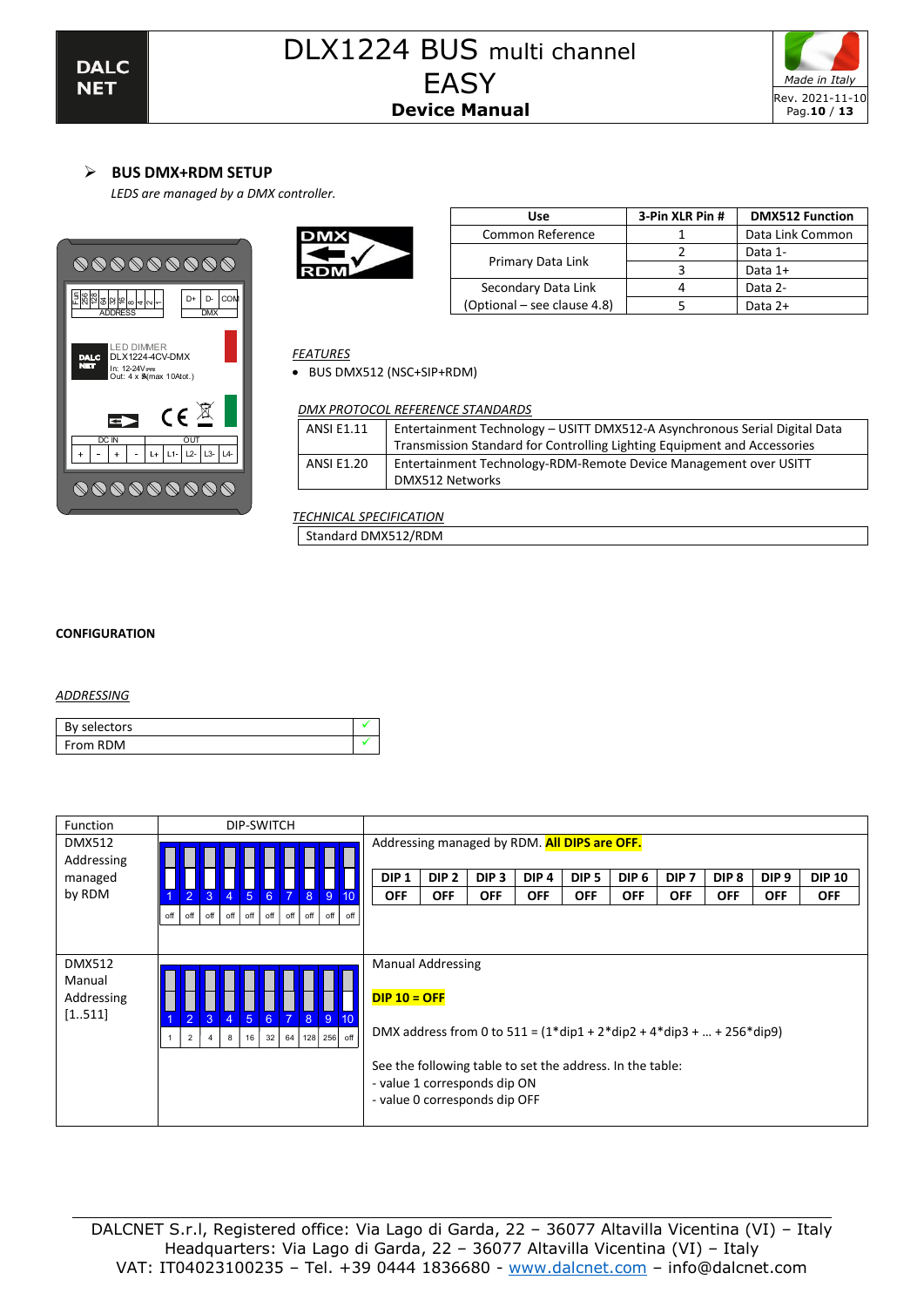

|                         | Set dip-switch         |           | Set dip-switch         |                  | Set dip-switch         |            | Set dip-switch         |            | Set dip-switch         |
|-------------------------|------------------------|-----------|------------------------|------------------|------------------------|------------|------------------------|------------|------------------------|
| СH                      | 123456789              | <b>CH</b> | 123456789              | <b>CH</b>        | 123456789              | <b>CH</b>  | 123456789              | <b>CH</b>  | 123456789              |
| <b>RDM</b>              | 000000000              | 46        | 011101000              | 92               | 001110100              | 138        | 010100010              | 184        | 000111010              |
| $\mathbf{1}$            | 100000000              | 47        | 111101000              | 93               | 101110100              | 139        | 110100010              | 185        | 100111010              |
| 2                       | 010000000              | 48        | 000011000              | 94               | 011110100              | 140        | 001100010              | 186        | 010111010              |
| 3                       | 110000000              | 49        | 100011000              | 95               | 111110100              | 141        | 101100010              | 187        | 110111010              |
| 4                       | 001000000              | 50        | 010011000              | 96               | 000001100              | 142        | 011100010              | 188        | 001111010              |
| 5                       | 101000000              | 51        | 110011000              | 97               | 100001100              | 143        | 111100010              | 189        | 101111010              |
| 6                       | 011000000              | 52        | 001011000              | 98               | 010001100              | 144        | 000010010              | 190        | 011111010              |
| $\overline{\mathbf{z}}$ | 111000000              | 53        | 101011000              | 99               | 110001100              | 145        | 100010010              | 191        | 111111010              |
| 8                       | 000100000              | 54        | 011011000              | 100              | 001001100              | 146        | 010010010              | 192        | 000000110              |
| 9                       | 100100000              | 55        | 111011000              | 101              | 101001100              | 147        | 110010010              | 193        | 100000110              |
| 10                      | 010100000              | 56        | 000111000              | 102              | 011001100              | 148        | 001010010              | 194        | 010000110              |
| 11                      | 110100000              | 57        | 100111000              | 103              | 111001100              | 149        | 101010010              | 195        | 110000110              |
| 12                      | 001100000              | 58        | 010111000              | 104              | 000101100              | 150        | 011010010              | 196        | 001000110              |
| 13                      | 101100000              | 59        | 110111000              | 105              | 100101100              | 151        | 111010010              | 197        | 101000110              |
| 14                      | 011100000              | 60        | 001111000              | 106              | 010101100              | 152        | 000110010              | 198        | 011000110              |
| 15                      | 111100000              | 61        | 101111000              | 107              | 110101100              | 153        | 100110010              | 199        | 111000110              |
| 16                      | 000010000              | 62        | 011111000              | 108              | 001101100              | 154        | 010110010              | 200        | 000100110              |
| 17                      | 100010000              | 63        | 111111000              | 109              | 101101100              | 155        | 110110010              | 201        | 100100110              |
| 18                      | 010010000              | 64        | 000000100              | 110              | 011101100              | 156        | 001110010              | 202        | 010100110              |
| 19                      | 110010000              | 65        | 100000100              | 111              | 111101100              | 157        | 101110010              | 203        | 110100110              |
| 20                      | 001010000              | 66        | 010000100              | 112              | 000011100              | 158        | 011110010              | 204        | 001100110              |
| 21                      | 101010000              | 67        | 110000100              | 113              | 100011100              | 159        | 111110010              | 205        | 101100110              |
| 22                      | 011010000              | 68        | 001000100              | 114              | 010011100              | 160        | 000001010              | 206        | 011100110              |
| 23                      | 111010000              | 69        | 101000100              | 115              | 110011100              | 161        | 100001010              | 207        | 111100110              |
| 24                      | 000110000              | 70        | 011000100              | 116              | 001011100              | 162        | 010001010              | 208        | 000010110              |
| 25                      | 100110000              | 71        | 111000100              | 117              | 101011100              | 163        | 110001010              | 209        | 100010110              |
| 26                      | 010110000              | 72        | 000100100              | 118              | 011011100              | 164        | 001001010              | 210        | 010010110              |
| 27                      | 110110000              | 73        | 100100100              | 119              | 111011100              | 165        | 101001010              | 211        | 110010110              |
| 28<br>29                | 001110000<br>101110000 | 74<br>75  | 010100100              | 120<br>121       | 000111100<br>100111100 | 166<br>167 | 011001010<br>111001010 | 212<br>213 | 001010110<br>101010110 |
| 30                      | 011110000              |           | 110100100              | 122              | 010111100              | 168        | 000101010              | 214        | 011010110              |
| 31                      | 111110000              | 76<br>77  | 001100100<br>101100100 | 123              | 110111100              | 169        | 100101010              | 215        | 111010110              |
| 32                      | 000001000              | 78        | 011100100              | 124              | 001111100              | 170        | 010101010              | 216        | 000110110              |
| 33                      | 100001000              | 79        | 111100100              | $\overline{125}$ | 101111100              | 171        | 110101010              | 217        | 100110110              |
| 34                      | 010001000              | 80        | 000010100              | 126              | 011111100              | 172        | 001101010              | 218        | 010110110              |
| 35                      | 110001000              | 81        | 100010100              | 127              | 111111100              | 173        | 101101010              | 219        | 110110110              |
| 36                      | 001001000              | 82        | 010010100              | 128              | 000000010              | 174        | 011101010              | 220        | 001110110              |
| 37                      | 101001000              | 83        | 110010100              | 129              | 100000010              | 175        | 111101010              | 221        | 101110110              |
| 38                      | 011001000              | 84        | 001010100              | 130              | 010000010              | 176        | 00001010               | 222        | 011110110              |
| 39                      | 111001000              | 85        | 101010100              | 131              | 110000010              | 177        | 100011010              | 223        | 111110110              |
| 40                      | 000101000              | 86        | 011010100              | 132              | 001000010              | 178        | 010011010              | 224        | 00000110               |
| 41                      | 100101000              | 87        | 111010100              | 133              | 101000010              | 179        | 110011010              | 225        | 100001110              |
| 42                      | 010101000              | 88        | 000110100              | 134              | 011000010              | 180        | 001011010              | 226        | 010001110              |
| 43                      | 110101000              | 89        | 100110100              | 135              | 111000010              | 181        | 101011010              | 227        | 110001110              |
| 44                      | 001101000              | 90        | 010110100              | 136              | 000100010              | 182        | 011011010              | 228        | 001001110              |
| 45                      | 101101000              | 91        | 110110100              | 137              | 100100010              | 183        | 111011010              | 229        | 101001110              |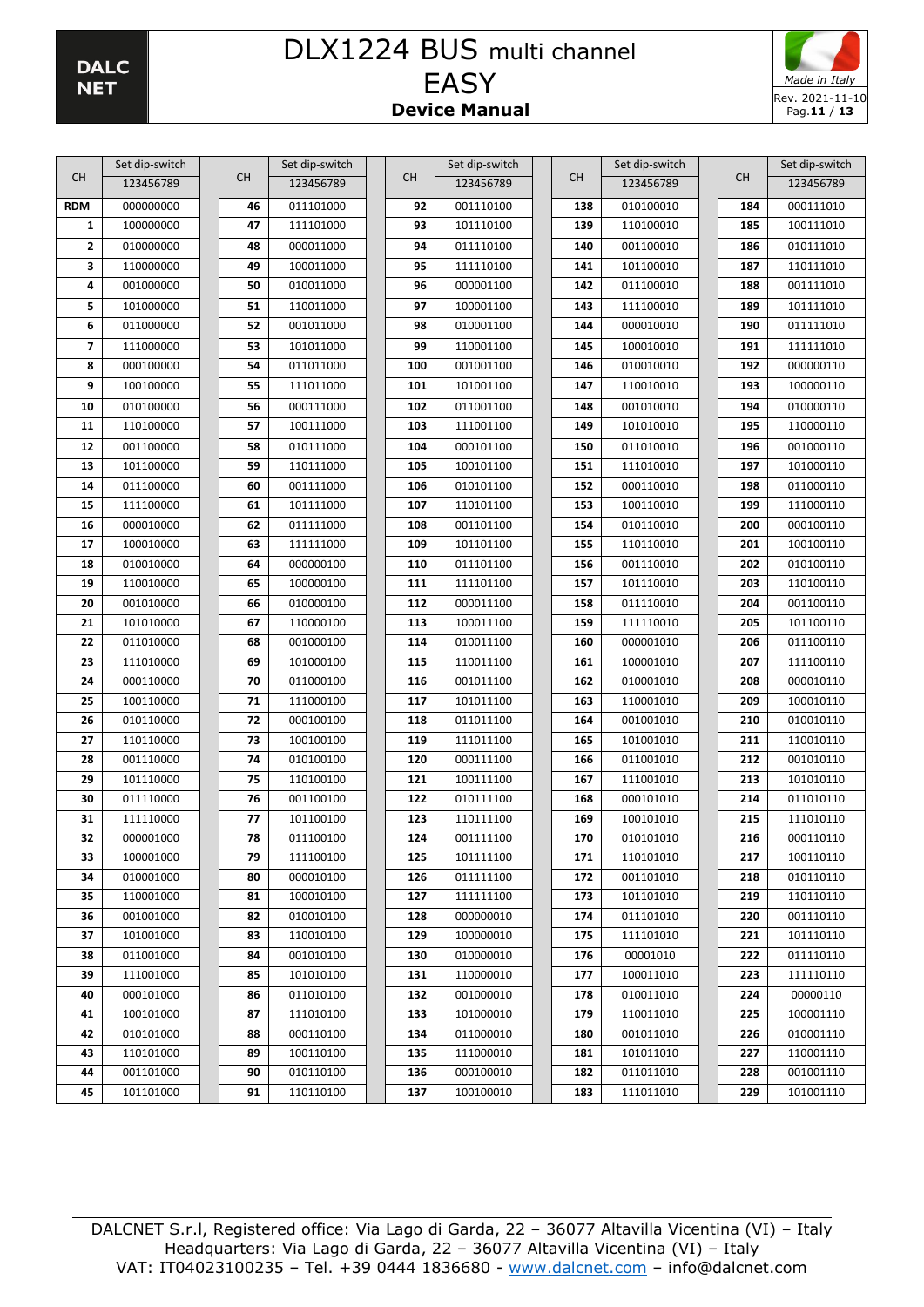

| СH  | Set dip-switch         | <b>CH</b>  | Set dip-switch         | <b>CH</b> | Set dip-switch         | <b>CH</b>  | Set dip-switch         | CH         | Set dip-switch         |
|-----|------------------------|------------|------------------------|-----------|------------------------|------------|------------------------|------------|------------------------|
|     | 123456789              |            | 123456789              |           | 123456789              |            | 123456789              |            | 123456789              |
| 230 | 011001110              | 276        | 001010001              | 322       | 010000101              | 368        | 000011101              | 414        | 011110011              |
| 231 | 111001110              | 277        | 101010001              | 323       | 110000101              | 369        | 100011101              | 415        | 111110011              |
| 232 | 000101110              | 278        | 011010001              | 324       | 001000101              | 370        | 010011101              | 416        | 000001011              |
| 233 | 100101110              | 279        | 111010001              | 325       | 101000101              | 371        | 110011101              | 417        | 100001011              |
| 234 | 010101110              | 280        | 000110001              | 326       | 011000101              | 372        | 001011101              | 418        | 010001011              |
| 235 | 110101110              | 281        | 100110001              | 327       | 111000101              | 373        | 101011101              | 419        | 110001011              |
| 236 | 001101110              | 282        | 010110001              | 328       | 000100101              | 374        | 011011101              | 420        | 001001011              |
| 237 | 101101110              | 283        | 110110001              | 329       | 100100101              | 375        | 111011101              | 421        | 101001011              |
| 238 | 011101110              | 284        | 001110001              | 330       | 010100101              | 376        | 000111101              | 422        | 011001011              |
| 239 | 111101110              | 285        | 101110001              | 331       | 110100101              | 377        | 100111101              | 423        | 111001011              |
| 240 | 000011110              | 286        | 011110001              | 332       | 001100101              | 378        | 010111101              | 424        | 000101011              |
| 241 | 100011110              | 287        | 111110001              | 333       | 101100101              | 379        | 110111101              | 425        | 100101011              |
| 242 | 010011110              | 288        | 000001001              | 334       | 011100101              | 380        | 001111101              | 426        | 010101011              |
| 243 | 110011110              | 289        | 100001001              | 335       | 111100101              | 381        | 101111101              | 427        | 110101011              |
| 244 | 001011110              | 290        | 010001001              | 336       | 000010101              | 382        | 011111101              | 428        | 001101011              |
| 245 | 101011110              | 291        | 110001001              | 337       | 100010101              | 383        | 111111101              | 429        | 101101011              |
| 246 | 011011110              | 292        | 001001001              | 338       | 010010101              | 384        | 000000011              | 430        | 011101011              |
| 247 | 111011110              | 293        | 101001001              | 339       | 110010101              | 385        | 100000011              | 431        | 111101011              |
| 248 | 000111110              | 294        | 011001001              | 340       | 001010101              | 386        | 010000011              | 432        | 000011011              |
| 249 | 100111110              | 295        | 111001001              | 341       | 101010101              | 387        | 110000011              | 433        | 100011011              |
| 250 | 010111110              | 296        | 000101001              | 342       | 011010101              | 388        | 001000011              | 434        | 010011011              |
| 251 | 110111110              | 297        | 100101001              | 343       | 111010101              | 389        | 101000011              | 435        | 110011011              |
| 252 | 001111110              | 298        | 010101001              | 344       | 000110101              | 390        | 011000011              | 436        | 001011011              |
| 253 |                        | 299        |                        | 345       |                        |            |                        | 437        |                        |
| 254 | 101111110              |            | 110101001              | 346       | 100110101              | 391<br>392 | 111000011              |            | 101011011              |
| 255 | 011111110<br>111111110 | 300<br>301 | 001101001              | 347       | 010110101              | 393        | 000100011              | 438        | 011011011              |
| 256 | 000000001              | 302        | 101101001<br>011101001 | 348       | 110110101<br>001110101 | 394        | 100100011<br>010100011 | 439<br>440 | 111011011<br>000111011 |
|     |                        |            |                        |           |                        |            |                        |            |                        |
| 257 | 100000001              | 303        | 111101001              | 349       | 101110101              | 395        | 110100011              | 441        | 100111011              |
| 258 | 010000001              | 304        | 000011001              | 350       | 011110101              | 396        | 001100011              | 442        | 010111011              |
| 259 | 110000001              | 305        | 100011001              | 351       | 111110101              | 397        | 101100011              | 443        | 110111011              |
| 260 | 001000001              | 306        | 010011001              | 352       | 000001101              | 398        | 011100011              | 444        | 001111011              |
| 261 | 101000001              | 307        | 110011001              | 353       | 100001101              | 399        | 111100011              | 445        | 101111011              |
| 262 | 011000001              | 308        | 001011001              | 354       | 010001101              | 400        | 000010011              | 446        | 011111011              |
| 263 | 111000001              | 309        | 101011001              | 355       | 110001101              | 401        | 100010011              | 447        | 111111011              |
| 264 | 000100001              | 310        | 011011001              | 356       | 001001101              | 402        | 010010011              | 448        | 000000111              |
| 265 | 100100001              | 311        | 111011001              |           | 357<br>101001101       | 403        | 110010011              | 449        | 100000111              |
| 266 | 010100001              | 312        | 000111001              | 358       | 011001101              | 404        | 001010011              | 450        | 010000111              |
| 267 | 110100001              | 313        | 100111001              | 359       | 111001101              | 405        | 101010011              | 451        | 110000111              |
| 268 | 001100001              | 314        | 010111001              | 360       | 000101101              | 406        | 011010011              | 452        | 001000111              |
| 269 | 101100001              | 315        | 110111001              | 361       | 100101101              | 407        | 111010011              | 453        | 101000111              |
| 270 | 011100001              | 316        | 001111001              | 362       | 010101101              | 408        | 000110011              | 454        | 011000111              |
| 271 | 111100001              | 317        | 101111001              | 363       | 110101101              | 409        | 100110011              | 455        | 111000111              |
| 272 | 000010001              | 318        | 011111001              | 364       | 001101101              | 410        | 010110011              | 456        | 000100111              |
| 273 | 100010001              | 319        | 111111001              | 365       | 101101101              | 411        | 110110011              | 457        | 100100111              |
| 274 | 010010001              | 320        | 000000101              | 366       | 011101101              | 412        | 001110011              | 458        | 010100111              |
| 275 | 110010001              | 321        | 100000101              | 367       | 111101101              | 413        | 101110011              | 459        | 110100111              |